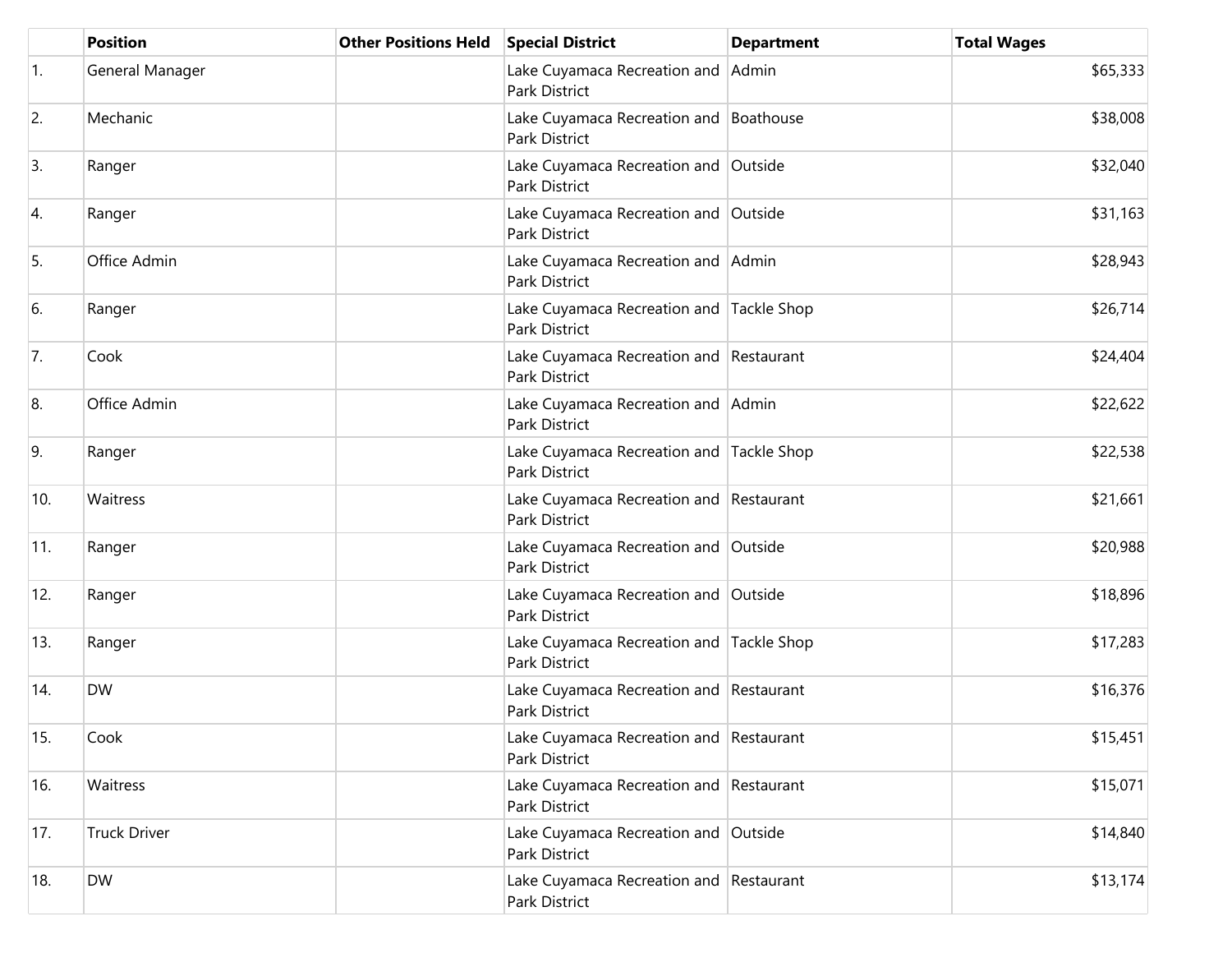| 19. | Ranger       | Lake Cuyamaca Recreation and Outside<br>Park District            | \$12,989 |
|-----|--------------|------------------------------------------------------------------|----------|
| 20. | Cook         | Lake Cuyamaca Recreation and Restaurant<br>Park District         | \$12,564 |
| 21. | Waitress     | Lake Cuyamaca Recreation and Restaurant<br>Park District         | \$10,694 |
| 22. | Waitress     | Lake Cuyamaca Recreation and Restaurant<br>Park District         | \$9,932  |
| 23. | Dockhand     | Lake Cuyamaca Recreation and Tackle Shop<br>Park District        | \$9,880  |
| 24. | Ranger       | Lake Cuyamaca Recreation and Outside<br>Park District            | \$9,396  |
| 25. | Ranger       | Lake Cuyamaca Recreation and Tackle Shop<br><b>Park District</b> | \$8,879  |
| 26. | Waitress     | Lake Cuyamaca Recreation and Restaurant<br>Park District         | \$8,828  |
| 27. | Waitress     | Lake Cuyamaca Recreation and Restaurant<br>Park District         | \$8,784  |
| 28. | Cook         | Lake Cuyamaca Recreation and Restaurant<br>Park District         | \$8,149  |
| 29. | Cook         | Lake Cuyamaca Recreation and Restaurant<br>Park District         | \$8,081  |
| 30. | Cook         | Lake Cuyamaca Recreation and Restaurant<br>Park District         | \$7,523  |
| 31. | Ranger       | Lake Cuyamaca Recreation and Seasonal<br>Park District           | \$7,180  |
| 32. | Office Admin | Lake Cuyamaca Recreation and Admin<br>Park District              | \$7,087  |
| 33. | <b>Baker</b> | Lake Cuyamaca Recreation and Restaurant<br>Park District         | \$7,049  |
| 34. | Cook         | Lake Cuyamaca Recreation and Restaurant<br>Park District         | \$6,880  |
| 35. | Ranger       | Lake Cuyamaca Recreation and Seasonal<br>Park District           | \$6,047  |
| 36. | Waitress     | Lake Cuyamaca Recreation and Restaurant<br>Park District         | \$6,018  |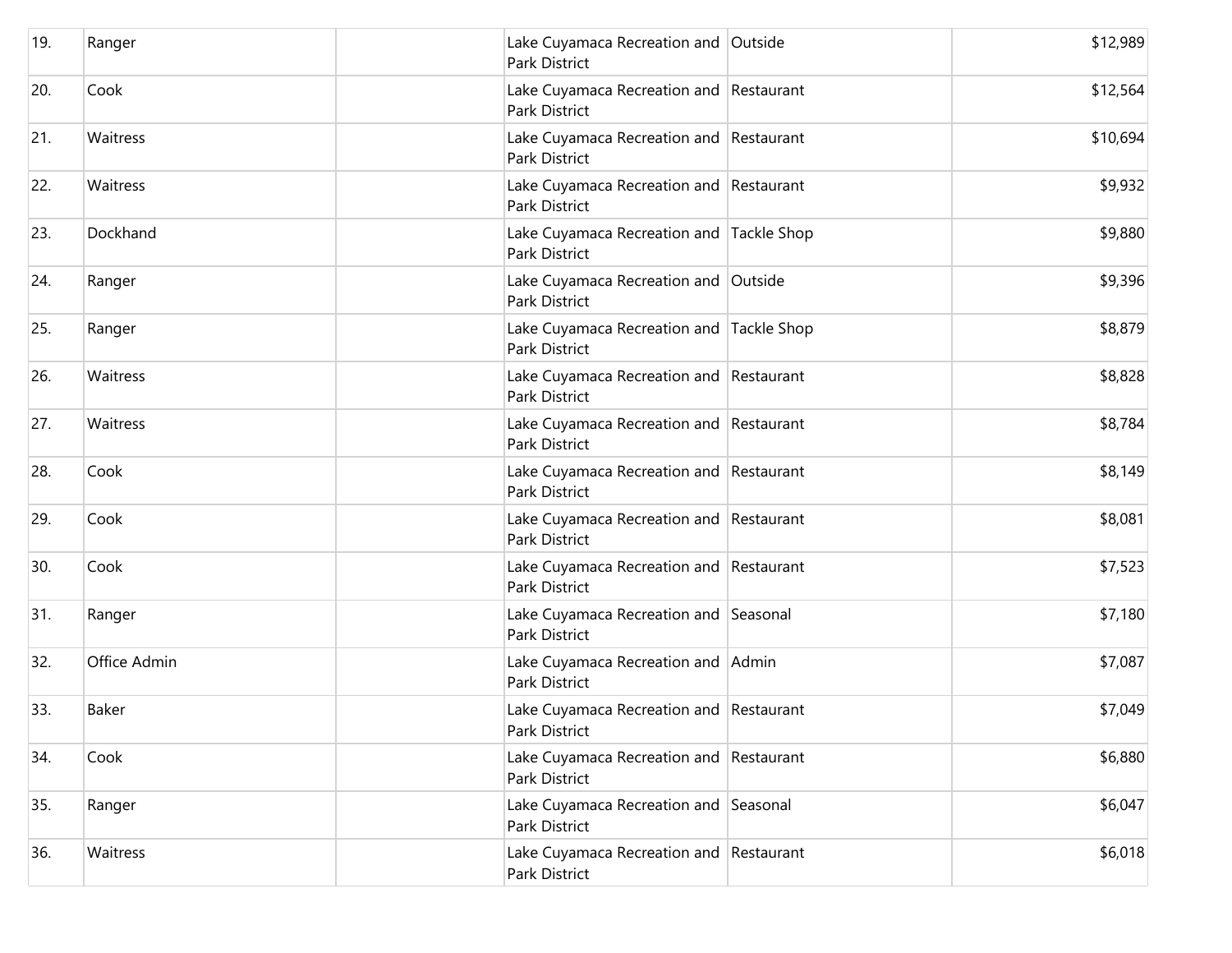| 37. | Housekeeping | Lake Cuyamaca Recreation and Outside<br>Park District           | \$5,736 |
|-----|--------------|-----------------------------------------------------------------|---------|
| 38. | Ranger       | Lake Cuyamaca Recreation and Seasonal<br>Park District          | \$5,049 |
| 39. | Ranger       | Lake Cuyamaca Recreation and Seasonal<br>Park District          | \$5,009 |
| 40. | <b>DW</b>    | Lake Cuyamaca Recreation and Restaurant<br>Park District        | \$3,536 |
| 41. | Waitress     | Lake Cuyamaca Recreation and Restaurant<br>Park District        | \$3,304 |
| 42. | Cook         | Lake Cuyamaca Recreation and Restaurant<br>Park District        | \$3,182 |
| 43. | <b>DW</b>    | Lake Cuyamaca Recreation and Restaurant<br><b>Park District</b> | \$3,094 |
| 44. | <b>DW</b>    | Lake Cuyamaca Recreation and Restaurant<br>Park District        | \$2,823 |
| 45. | Waitress     | Lake Cuyamaca Recreation and Restaurant<br>Park District        | \$2,633 |
| 46. | Waitress     | Lake Cuyamaca Recreation and Restaurant<br>Park District        | \$1,876 |
| 47. | <b>DW</b>    | Lake Cuyamaca Recreation and Restaurant<br>Park District        | \$1,551 |
| 48. | Waitress     | Lake Cuyamaca Recreation and Restaurant<br>Park District        | \$1,497 |
| 49. | Cook         | Lake Cuyamaca Recreation and Restaurant<br>Park District        | \$1,292 |
| 50. | <b>DW</b>    | Lake Cuyamaca Recreation and Restaurant<br>Park District        | \$1,251 |
| 51. | Waitress     | Lake Cuyamaca Recreation and Restaurant<br>Park District        | \$1,043 |
| 52. | Waitress     | Lake Cuyamaca Recreation and Restaurant<br>Park District        | \$871   |
| 53. | Waitress     | Lake Cuyamaca Recreation and Restaurant<br>Park District        | \$839   |
| 54. | Waitress     | Lake Cuyamaca Recreation and Restaurant<br>Park District        | \$704   |